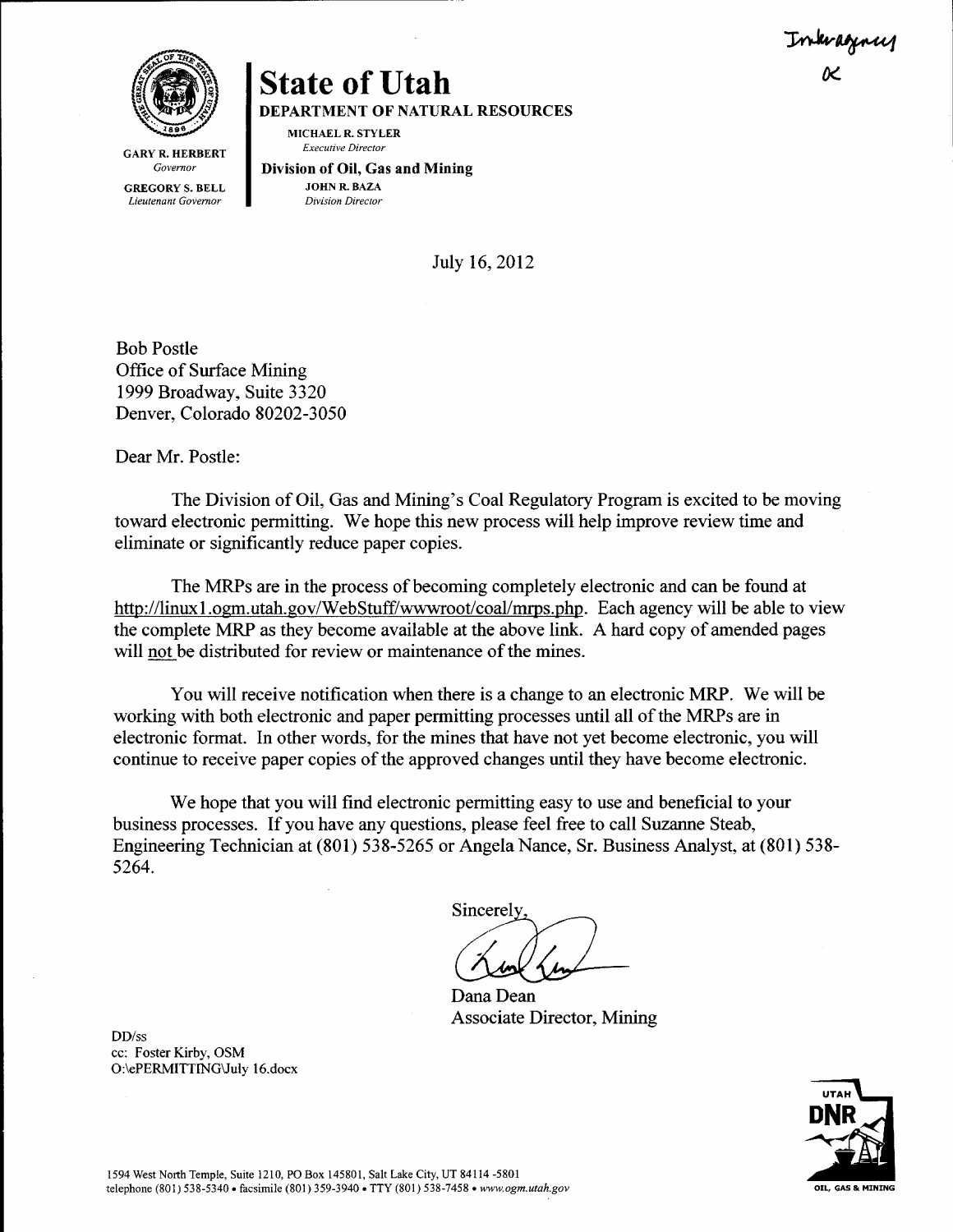

MICHAEL R. STYLER Executive Director

DEPARTMENT OF NATURAL RESOURCES

GARY R. HERBERT Governor GREGORY S. BELL

Lieutenant Govemor

Division of Oil, Gas and Mining JOHN R. BAZA Division Director

Julv 16.2012

Amanda Smith. Director Division of Environmental Quality P.O. Box 144801 Salt Lake City, Utah 84114-4810

Dear Ms. Smith:

The Division of Oil, Gas and Mining's Coal Regulatory Program is excited to be moving toward electronic permitting. We hope this new process will help improve review time and eliminate or significantly reduce paper copies.

The MRPs are in the process of becoming completely electronic and can be found at http://linux1.ogm.utah.gov/WebStuff/wwwroot/coal/mrps.php. Each agency will be able to view the complete MRP as they become available at the above link. A hard copy of amended pages will not be distributed for review or maintenance of the mines.

You will receive notification when there is a change to an electronic MRP. We will be working with both electronic and paper permitting processes until all of the MRPs are in electronic format. In other words, for the mines that have not yet become electronic, you will continue to receive paper copies of the approved changes until they have become electronic.

We hope that you will find electronic permitting easy to use and beneficial to your business processes. If you have any questions, please feel free to call Suzanne Steab, Engineering Technician at (801) 538-5265 or Angela Nance, Sr. Business Analyst, at (801) 538-5264.

Sincerel

Dana Dean Associate Director, Mining

DD/ss cc: Dave Ariotti, DEQ Price O:\ePERMITTING\July 16.docx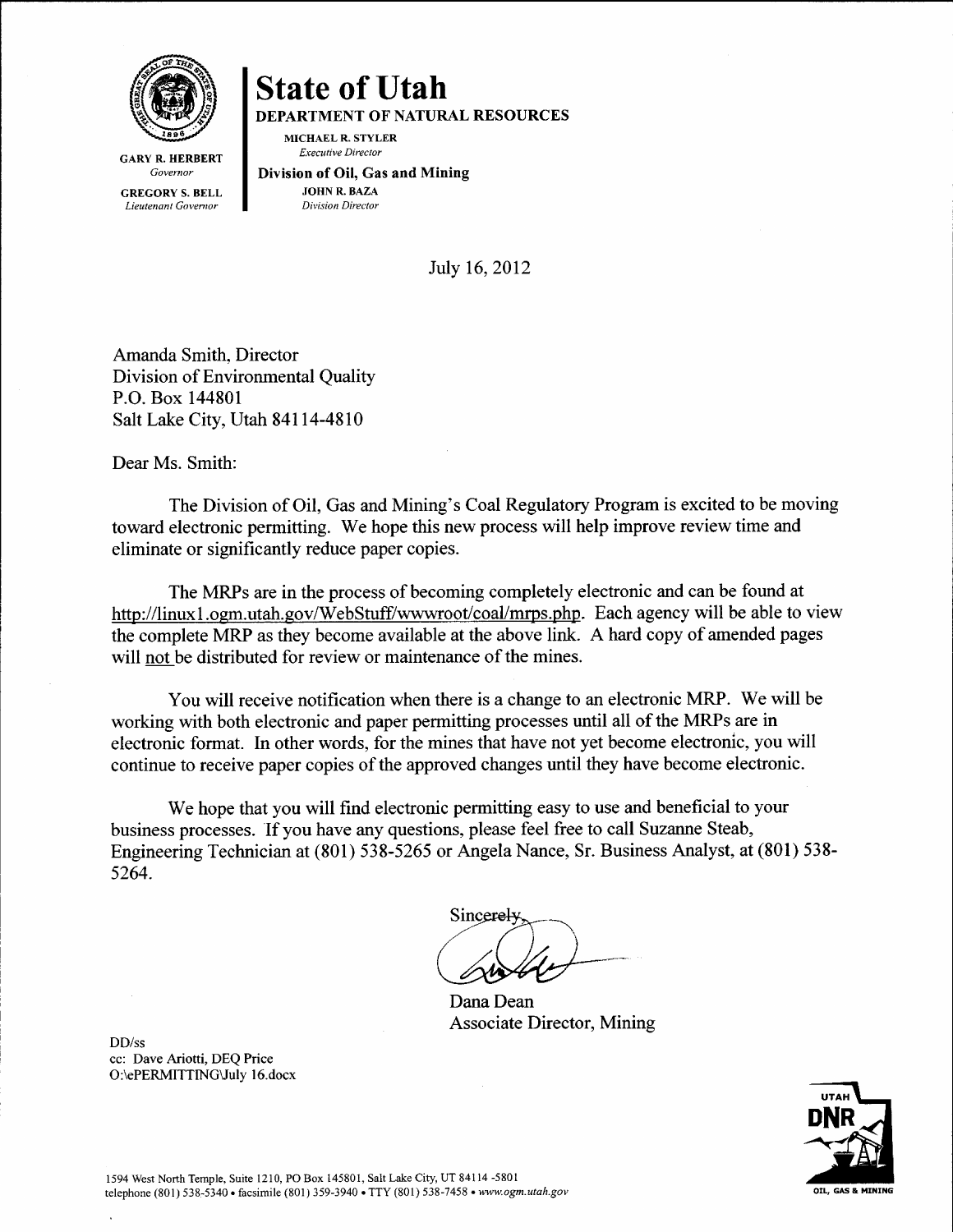

DEPARTMENT OF NATURAL RESOURCES

MICHAEL R. STYLER Executive Director

**GARY R. HERBERT** Governor GREGORY S. BELL Lieutenant Governor

Division of 0il, Gas and Mining JOHN R. BAZA Division Director

July 16,2012

Jim Karpowitz, Director Division of Wildlife Resources 1594 West North Temple Salt Lake City, Utah 841l4

Dear Mr. Karpowitz:

The Division of Oil, Gas and Mining's Coal Regulatory Program is excited to be moving toward electronic permitting. We hope this new process will help improve review time and eliminate or significantly reduce paper copies.

The MRPs are in the process of becoming completely electronic and can be found at http://linux1.ogm.utah.gov/WebStuff/wwwroot/coal/mrps.php. Each agency will be able to view the complete MRP as they become available at the above link. A hard copy of amended pages will not be distributed for review or maintenance of the mines.

You will receive notification when there is a change to an electronic MRP. We will be working with both electronic and paper permitting processes until all of the MRPs are in electronic format. In other words, for the mines that have not yet become electronic, you will continue to receive paper copies of the approved changes until they have become electronic.

We hope that you will find electronic permitting easy to use and beneficial to your business processes. If you have any questions, please feel free to call Suzanne Steab, Engineering Technician at (801) 538-5265 or Angela Nance, Sr. Business Analyst, at (801) 53S-5264.

Sincerely

Dana Dean Associate Director, Mining

OIL. GAS & MINIP

DD/ss cc: Chris Wood, DWR Price O:\ePERMITTING\July 16.docx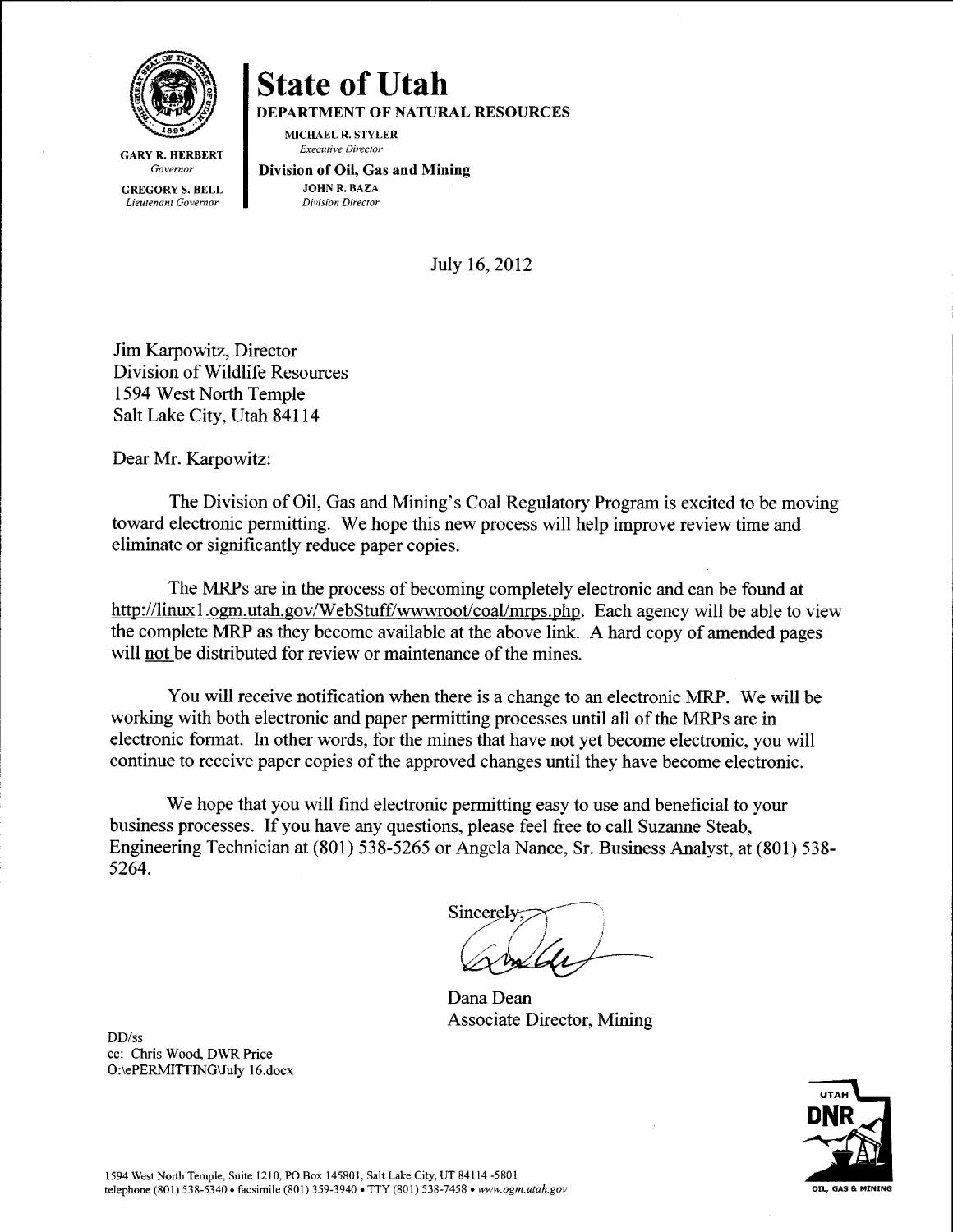

DEPARTMENT OF NATURAL RESOURCES

MICHAEL R. STYLER Executive Director

**GARY R. HERBERT** Governor GREGORY S. BELL Lieutenant Govemor

Division of Oil, Gas and Mining JOHN R. BAZA Division Director

July 16, 2012

Kevin Carter, Director Trust Lands Administration 675 East 500 South, Suite 500 Salt Lake City, Utah 84102

Dear Mr. Carter:

The Division of Oil, Gas and Mining's Coal Regulatory Program is excited to be moving toward electronic permitting. We hope this new process will help improve review time and eliminate or significantly reduce paper copies.

The MRPs are in the process of becoming completely electronic and can be found at http://linux1.ogm.utah.gov/WebStuff/wwwroot/coal/mrps.php. Each agency will be able to view the complete MRP as they become available at the above link. A hard copy of amended pages will not be distributed for review or maintenance of the mines.

You will receive notification when there is a change to an electronic MRP. We will be working with both electronic and paper permitting processes until all of the MRPs are in electronic format. In other words, for the mines that have not yet become electronic, you will continue to receive paper copies of the approved changes until they have become electronic.

We hope that you will find electronic permitting easy to use and beneficial to your business processes. If you have any questions, please feel free to call Suzanne Steab, Engineering Technician at (801) 538-5265 or Angela Nance, Sr. Business Analyst, at (801) 538-5264.

**Sincerely** 

Dana Dean Associate Director, Mining



O:\ePERMITTING\July 16.docx

DD/ss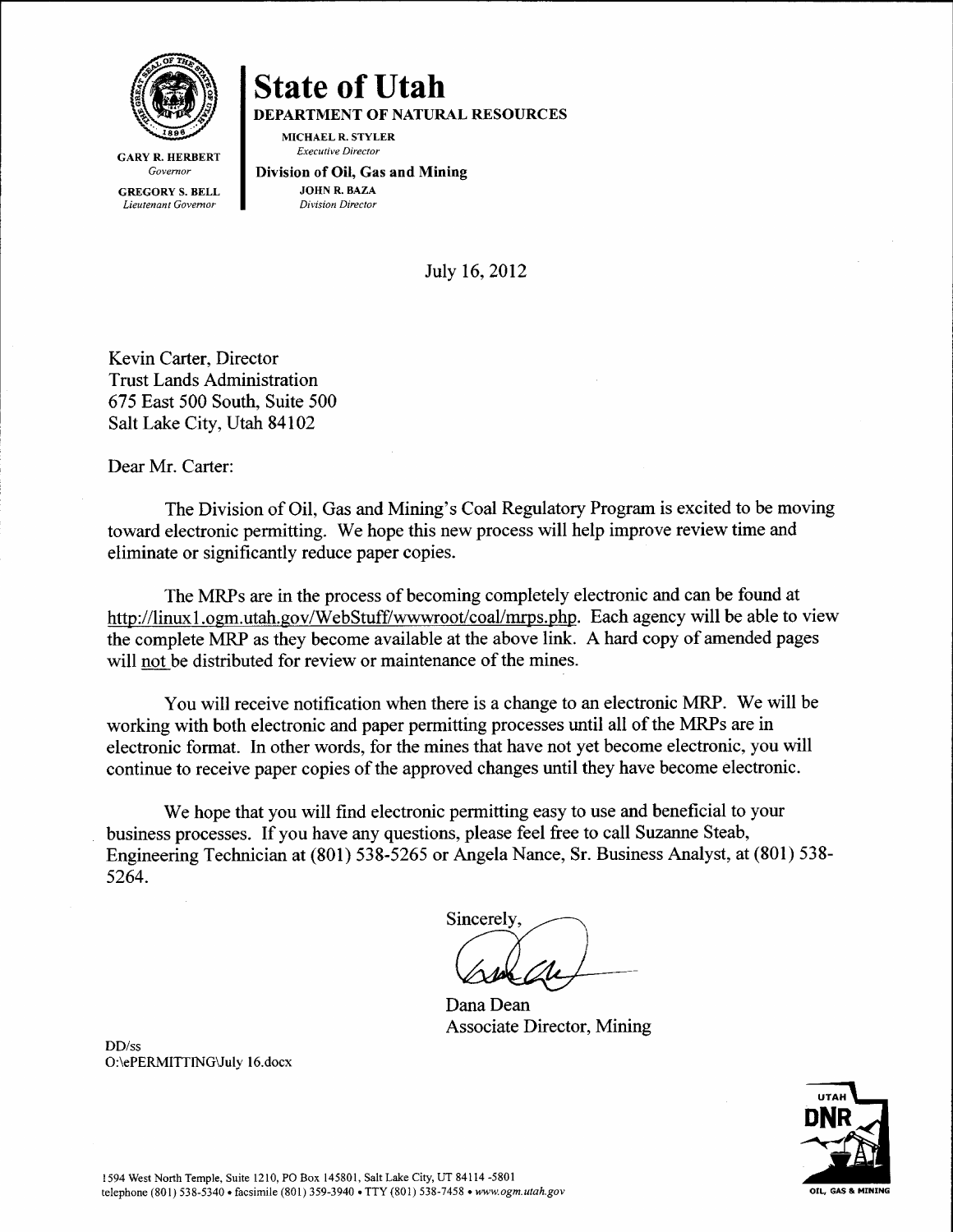

DEPARTMENT OF NATURAL RESOURCES

MICHAEL R. STYLER **Executive Director** 

**GARY R. HERBERT** Governor GREGORY S. BELL Lieutenant Governor

Division of Oil, Gas and Mining JOHN R. BAZA Division Director

Julv 16.2012

Larry Crist, Field Supervisor US Fish & Wildlife Service 2369 West Orton Circle, Suite 50 West Valley City, Utah 841 l9

Dear Mr. Crist:

The Division of Oil, Gas and Mining's Coal Regulatory Program is excited to be moving toward electronic permitting. We hope this new process will help improve review time and eliminate or significantly reduce paper copies.

The MRPs are in the process of becoming completely electronic and can be found at http://linux1.ogm.utah.gov/WebStuff/wwwroot/coal/mrps.php. Each agency will be able to view the complete MRP as they become available at the above link. A hard copy of amended pages will not be distributed for review or maintenance of the mines.

You will receive notification when there is a change to an electronic MRP. We will be working with both electronic and paper permitting processes until all of the MRPs are in electronic format. In other words, for the mines that have not yet become electronic, you will continue to receive paper copies of the approved changes until they have become electronic.

We hope that you will find electronic permitting easy to use and beneficial to your business processes. If you have any questions, please feel free to call Suzanne Steab, Engineering Technician at (801) 538-5265 or Angela Nance, Sr. Business Analyst, at (801) 538-5264.

Sincerely

Dana Dean Associate Director, Mining



DD/ss O:\ePERMITTING\JuIy I 6.docx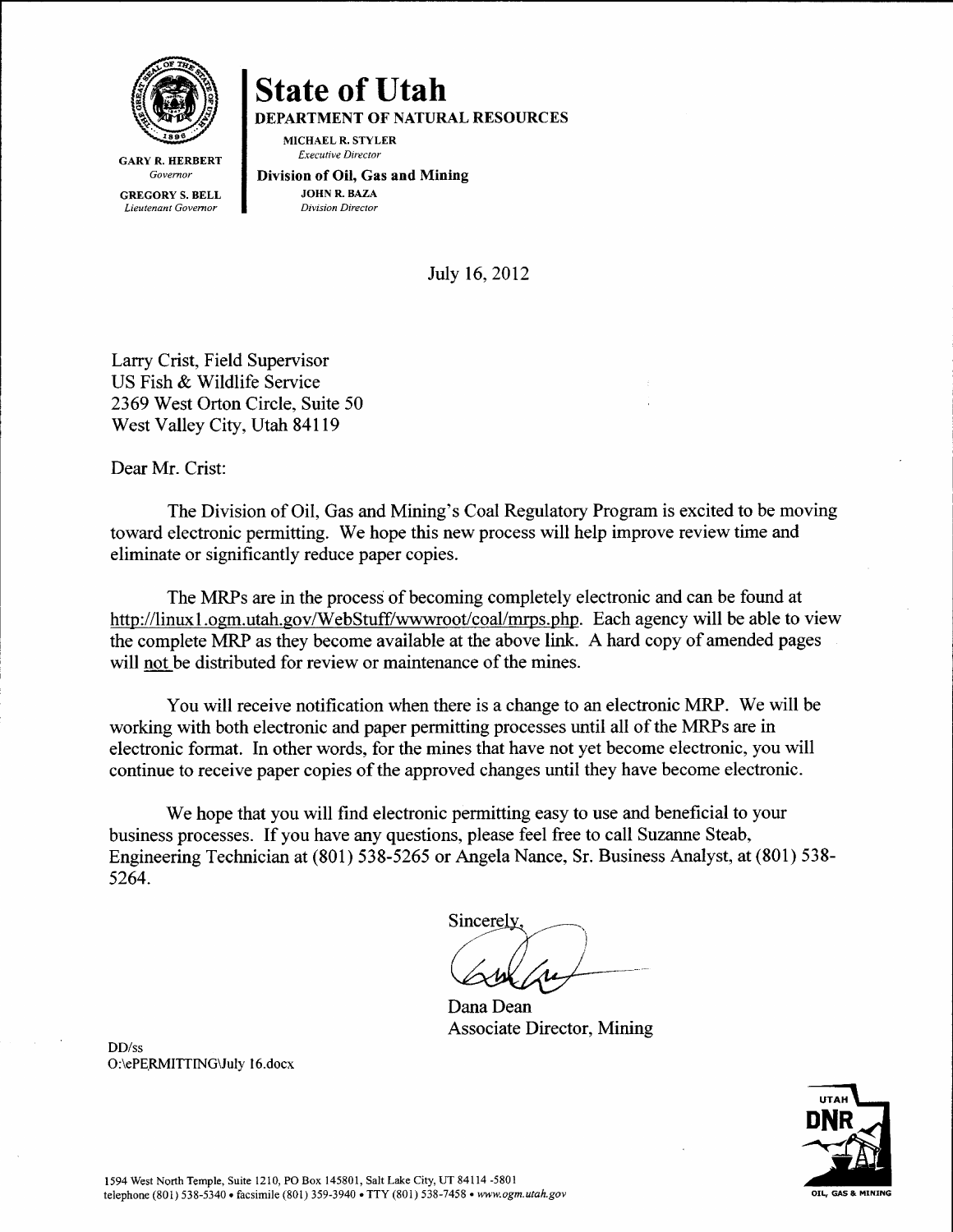

DEPARTMENT OF NATURAL RESOURCES

MICHAEL R. STYLER Executive Director

**GARY R. HERBERT** Governor GREGORY S. BELL Lieutenant Governor

Division of Oil, Gas and Mining JOHN R. BAZA Division Director

July 16.2012

Jeff McKenzie Bureau of Land Management P.O. Box 45155 Salt Lake City, Utah 84145-0155

Dear Mr. McKenzie:

The Division of Oil, Gas and Mining's Coal Regulatory Program is excited to be moving toward electronic permitting. We hope this new process will help improve review time and eliminate or significantly reduce paper copies.

The MRPs are in the process of becoming completely electronic and can be found at http://linux1.ogm.utah.gov/WebStuff/wwwroot/coal/mrps.php. Each agency will be able to view the complete MRP as they become available at the above link. A hard copy of amended pages will not be distributed for review or maintenance of the mines.

You will receive notification when there is a change to an electronic MRP. We will be working with both electronic and paper permitting processes until all of the MRPs are in electronic format. In other words, for the mines that have not yet become electronic, you will continue to receive paper copies of the approved changes until they have become electronic.

We hope that you will find electronic permitting easy to use and beneficial to your business processes. If you have any questions, please feel free to call Suzanne Steab, Engineering Technician at (801) 538-5265 or Angela Nance, Sr. Business Analyst, at (801) 538-5264.

Sincerely

Dana Dean Associate Director, Mining

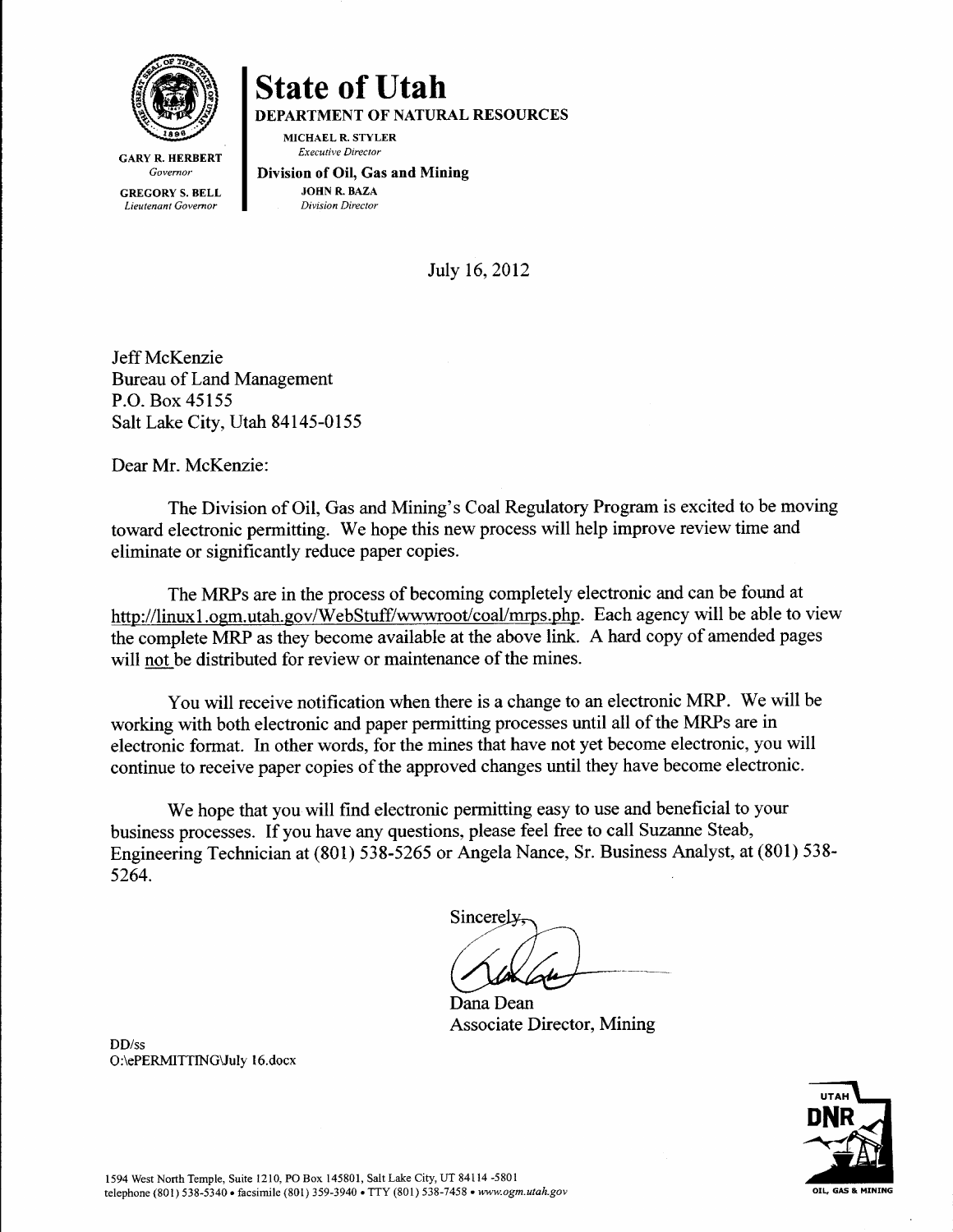

DEPARTMENT OF NATURAL RESOURCES

**MICHAEL R. STYLER** Executive Director

GARY R. HERBERT Governor GREGORY S. BELL Lieutenant Governor

Division of OiI, Gas and Mining JOHN R. BAZA Division Director

July 16,2012

Allen Rowley, Forest Supervisor US Forest Service 599 West Price River Drive Price, Utah 84501

Dear Mr. Rowley:

The Division of Oil, Gas and Mining's Coal Regulatory Program is excited to be moving toward electronic permitting. We hope this new process will help improve review time and eliminate or significantly reduce paper copies.

The MRPs are in the process of becoming completely electronic and can be found at http://linux1.ogm.utah.gov/WebStuff/wwwroot/coal/mrps.php. Each agency will be able to view the complete MRP as they become available at the above link. A hard copy of amended pages will not be distributed for review or maintenance of the mines.

You will receive notification when there is a change to an electronic MRP. We will be working with both electronic and paper permitting processes until all of the MRPs are in electronic format. In other words, for the mines that have not yet become electronic, you will continue to receive paper copies of the approved changes until they have become electronic.

We hope that you will find electronic permitting easy to use and beneficial to your business processes. If you have any questions, please feel free to call Suzanne Steab, Engineering Technician at (801) 538-5265 or Angela Nance, Sr. Business Analyst, at (801) 538-5264.

Sincerely

Associate Director, Mining Dana Dean



DD/ss O:\ePERMITTING\JuIy I 6.docx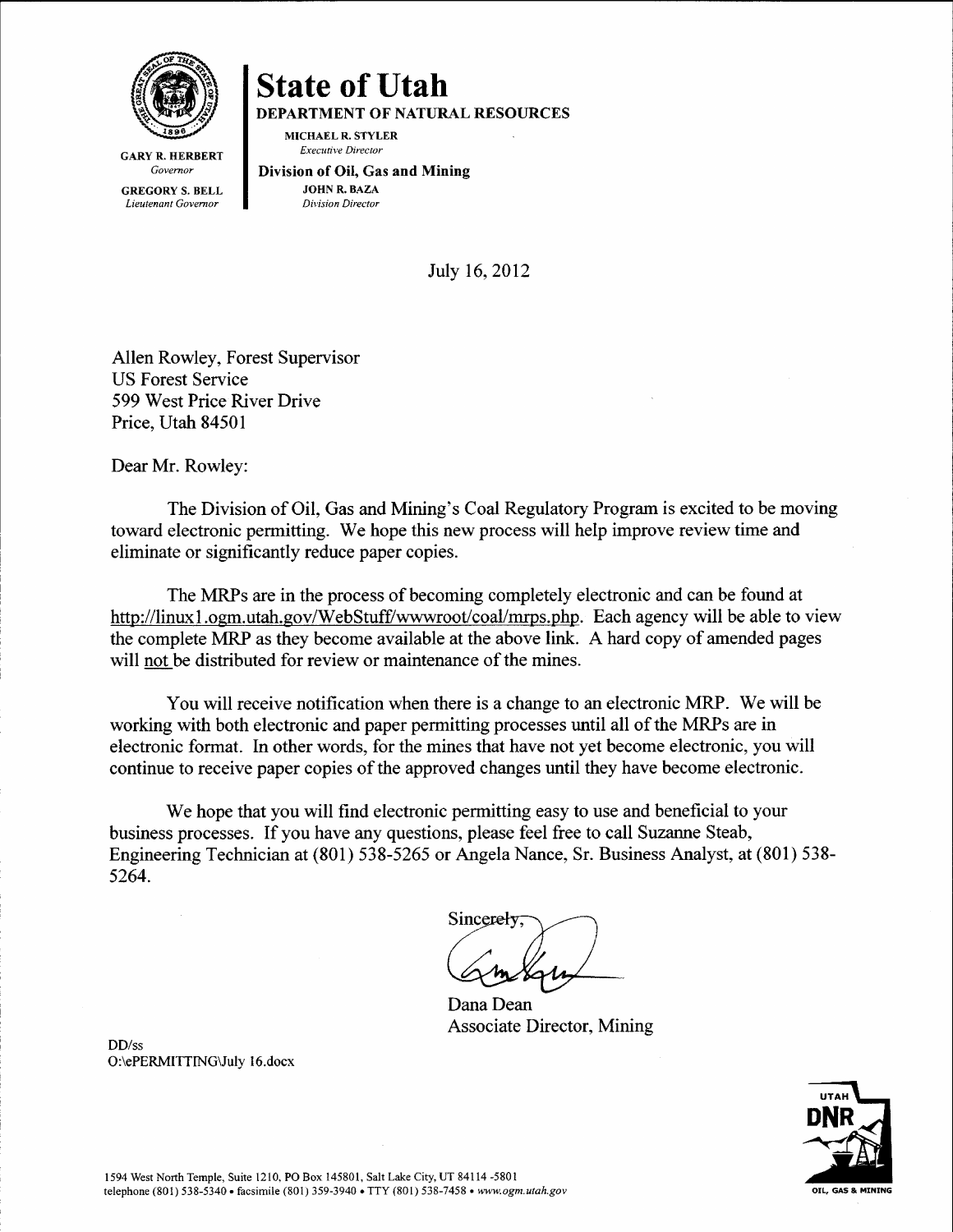

DEPARTMENT OF NATURAL RESOURCES

MICHAEL R. STYLER Executive Director

**GARY R. HERBERT** Governor GREGORY S. BELL Lieutenant Governor

Division of Oil, Gas and Mining JOHN R. BAZA Division Director

Julv 16.2012

Marc Stilson, Regional Engineer Division of Water Rights P.O.Box 718 Price. Utah 84501

Dear Mr. Stilson:

The Division of Oil, Gas and Mining's Coal Regulatory Program is excited to be moving toward electronic permitting. We hope this new process will help improve review time and eliminate or significantly reduce paper copies.

The MRPs are in the process of becoming completely electronic and can be found at http://linux1.ogm.utah.gov/WebStuff/wwwroot/coal/mrps.php. Each agency will be able to view the complete MRP as they become available at the above link. A hard copy of amended pages will not be distributed for review or maintenance of the mines.

You will receive notification when there is a change to an electronic MRP. We will be working with both electronic and paper permitting processes until all of the MRPs are in electronic format. In other words, for the mines that have not yet become electronic, you will continue to receive paper copies of the approved changes until they have become electronic.

We hope that you will find electronic permitting easy to use and beneficial to your business processes. If you have any questions, please feel free to call Suzanne Steab, Engineering Technician at (801) 538-5265 or Angela Nance, Sr. Business Analyst, at (801) 538s264.

Sincerel

Associate Director, Mining Dana Dean



DD/ss O:\ePERMITTING\July 16.docx